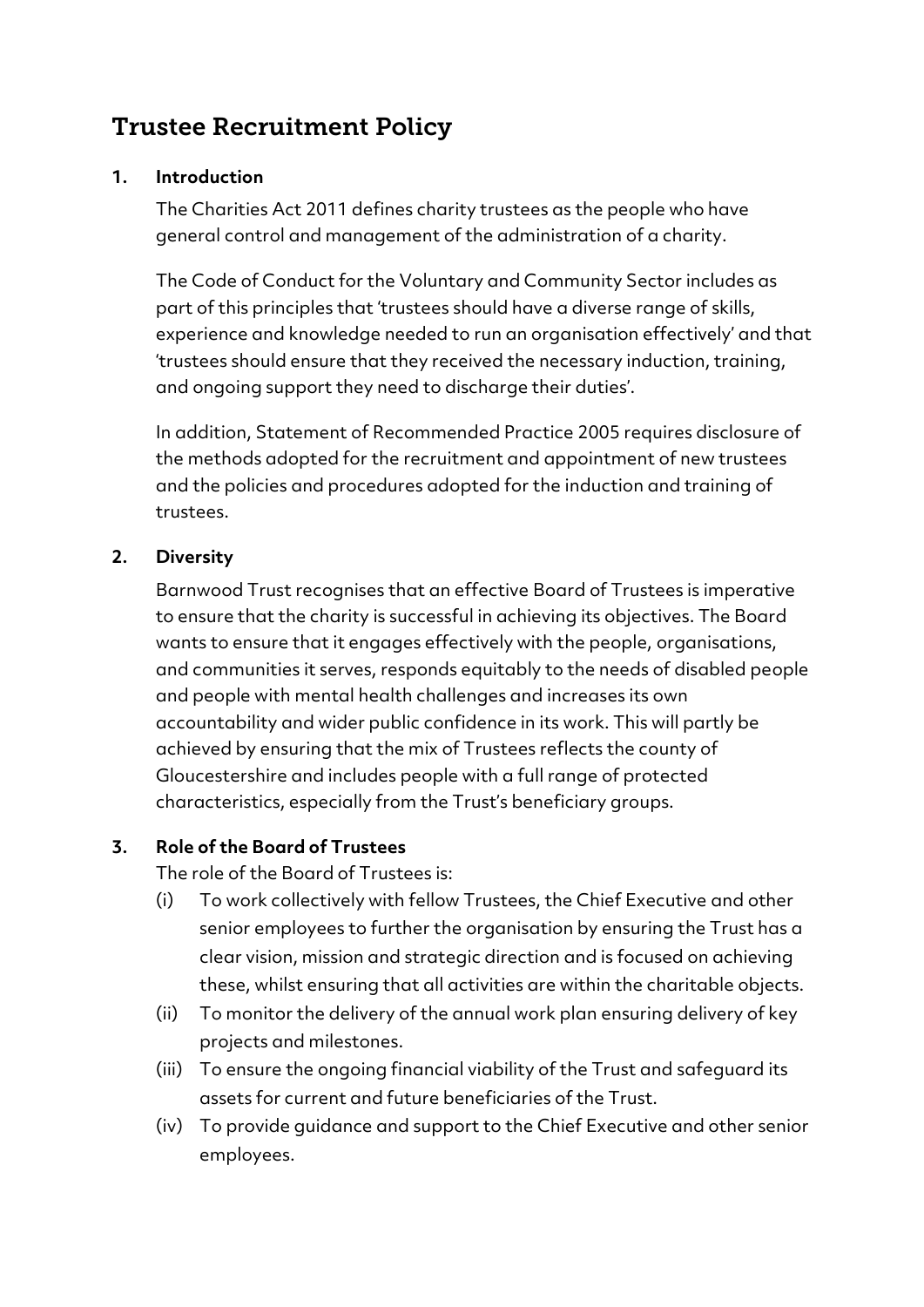#### **4. The Appointment of Trustees**

Barnwood Trust's governing document specifies that there should be a minimum of 6 and a maximum of 12 Trustees.

Trustees are usually appointed for a fixed term of 3 years and for a maximum continuous term of 9 years.

## **5. Eligibility to become a Trustee**

It is a criminal offence for an individual to serve as a Trustee if disqualified from doing so. Appropriate checks will be carried out to ensure that individuals who have been selected to become a Trustee are eligible. These checks will include both references and screening by the Disclosure and Barring Service.

## **6. Process for Recruitment and Appointment**

Before any recruitment process starts the Board of Trustees will undertake an audit of existing members to identify what additional skills and experience are required.

The Trust will seek to reach the widest pool of applicants possible by using a mix of different advertising approaches.

As part of a fair recruitment process, those expressing an interest will be invited to let the Trust know if there is anything that we can do to make the process more straightforward for them. This might be providing the recruitment pack or application form in a different format, provision of BSL interpreters for any meeting as part of the recruitment process etc.

The recruitment pack will include detailed background information about both the organisation and the role, and individuals who are interested in finding out more will be provided with contact details for the Chief Executive.

The recruitment pack will also set out the 'essential skills or experience' required based on the results of the skills audit. All applicants with a disability or mental health challenge or long-term health condition who have these essential skills or experience will be guaranteed an interview.

Applicants will be asked to make a written or videoed application, setting out how they meet the requirements of the role, why they would like to be a Trustee at Barnwood Trust, what additional skills and experience they would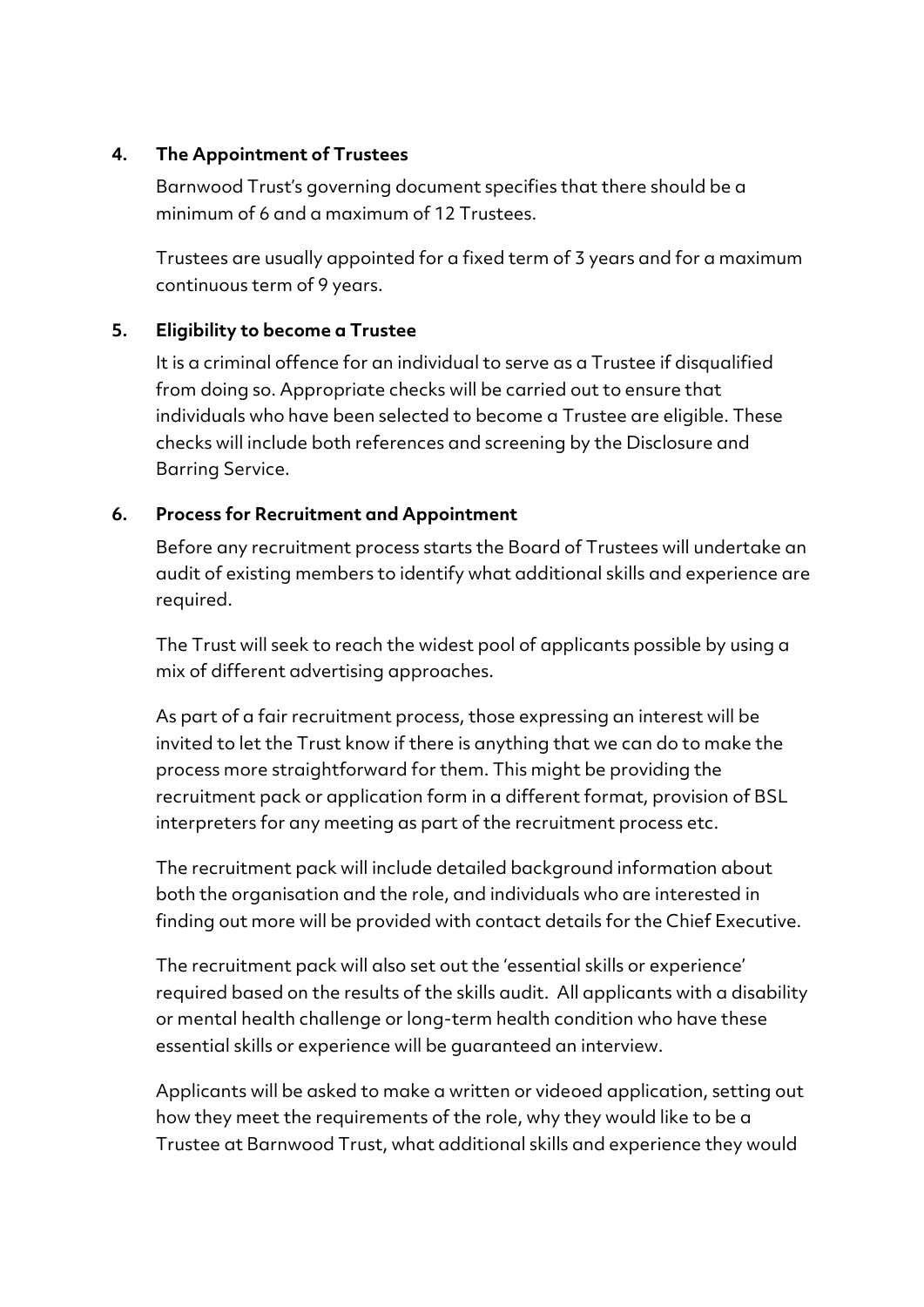bring to the Trust, what contribution they would like to make and what support they would like and need to be able to make that contribution.

All applications will be reviewed by a committee of the Board of Trustees against the role requirements. The committee will produce a short list and invite those on it to submit their references and attend an interview.

Interviews will be conducted by a panel of Trustees, who will then make recommendations for appointment(s) to the Board.

Appointments will be subject to references and checks and the successful applicants will be asked to:

- (i) Complete and sign a declaration of interest form, to be retained by the Trust;
- (ii) Sign a declaration that they are eligible to serve as a Trustee; and
- (iii) Agree and sign the code of conduct.

## **7. Expectations of Trustees**

Trustees are expected to work to the role description (see appendix 1) and a code of conduct (see appendix 2) and attend all Board meetings. If a Trustee is absent without the permission of the Trustees from all meetings held within a 6 month period, the Trustee may be removed from office.

Board meetings are held 6 times a year. Each meeting is for up to 3 hours and is usually held during the daytime.

There is also an annual Board awayday and an Annual Public Meeting.

In addition there are currently 2 sub-committees of the Board, and applicants will normally be invited to join 1 of these sub-committees, or an occasional focused working group.

The overall time commitment expected from Trustees is approximately 65-70 hours per annum.

There will be a 12 month probationary period to ensure the fit of the new Trustee to the Board, and the Board for the new Trustee.

#### **8. Reimbursement of Expenses**

Trustees can claim reasonable out of pocket expenses that are incurred whilst fulfilling the role of Trustee. Such expenses might include travel and refreshments, childcare, a personal assistant, a BSL interpreter etc. An expenses policy covering what can be claimed is available.